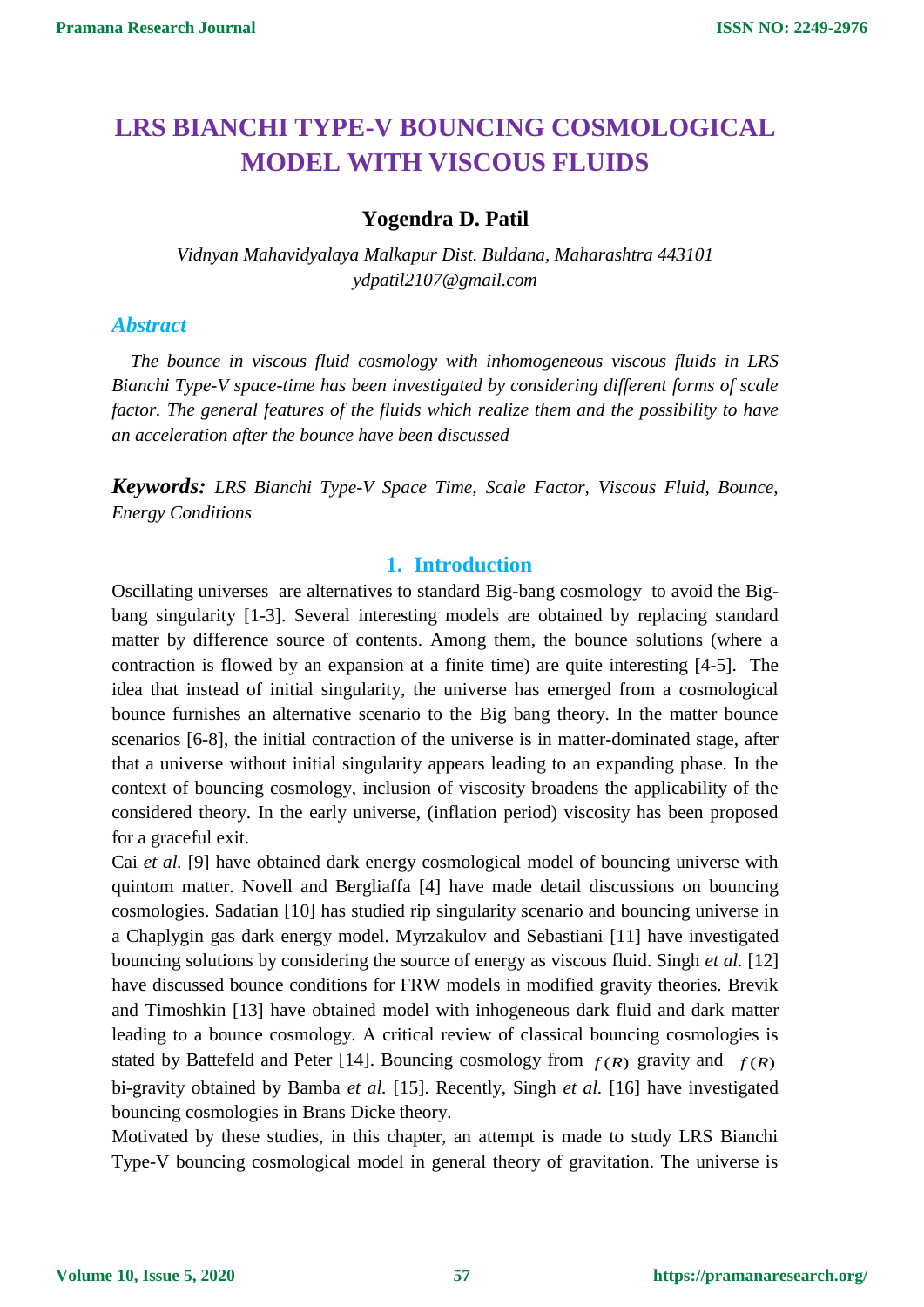filled with a viscous fluid as a source of energy. The field equations are solved by taking the expansion scalar ( $\theta$ ) proportional to shear scalar ( $\sigma$ ) which gives  $A = B^m$ , ( $m \ne 1$ ) where  $m$  is proportionality constant. This chapter is organized as follows : In section [2], the model and field equations have been presented. The field equations have been solved in section [3]. In section [4], the cosmological model has been obtained by choosing the average scale factor  $a(t)$  of the form  $a(t) = \sqrt{a_0^2 + \beta^2 t^2}$  $a(t) = \sqrt{a_0^2 + \beta^2 t^2}$ , where  $a_0$ ,  $\beta$  are non-zero positive constants. Some physical properties of the model are studied in section [5]. Section [6] contains conclusion.

### **2. Metric and Field Equations**

LRS Bianchi Type-V space time is considered in the form  
\n
$$
ds^2 = dt^2 - A^2 dx^2 - B^2 e^{-2nx} (dy^2 + dz^2)
$$
\n(1)

where  $A$  and  $B$  are functions of cosmic time  $t$ .

The energy-momentum tensor for the viscous fluid is given by

$$
T_{ij} = \rho u_i u_j + p(u_i u_j - g_{ij}) \tag{2}
$$

where  $u_i$  are the co-moving four velocity vectors,  $\rho$  is the energy density and  $g_{ij}$  is the metric tensor.

The fluid in the universe is inhomogeneous viscous fluid with equation of state [17-19]

$$
p = \gamma(\rho)\rho - B(a, H, H, \dots)
$$
\n<sup>(3)</sup>

where the equation of state parameter  $\gamma$  may depend on  $\rho$  and bulk viscosity *B* is a general function of  $a, H$  and its derivatives.  $a$  is the average scale factor.

From the equations (2) and(3), the energy-momentum tensor for the viscous fluid is

$$
T_{ij} = \rho u_i u_j + (\gamma(\rho)\rho + B(\rho, H, H, \dots)) (u_i u_j - g_{ij}).
$$
\n(4)

The Einstein's field equations in general theory of gravitation are,

$$
R_j^i - \frac{1}{2} R g_j^i = -\frac{8\pi G}{c^4} T_j^i.
$$

Here, we have assumed that  $8\pi G = c = 1$  in proper units.

The Ricci scalar for the Bianchi Type-V metric is given by

$$
R = 2\left(\frac{\ddot{A}}{A} + 2\frac{\ddot{B}}{B} + \frac{\dot{B}^2}{B^2} + 2\frac{\dot{A}\dot{B}}{AB} - 3\frac{m^2}{A^2}\right).
$$

The Einstein's field equations take the form

$$
R_j^i - \frac{1}{2} R g_j^i = -T_j^i \tag{5}
$$

With the help of equation(4), the field equations  $(5)$  for the metric  $(1)$  are

$$
2\frac{\dot{A}\dot{B}}{AB} + \frac{\dot{B}^2}{B^2} - 3\frac{m^2}{A^2} = \rho\,,\tag{6}
$$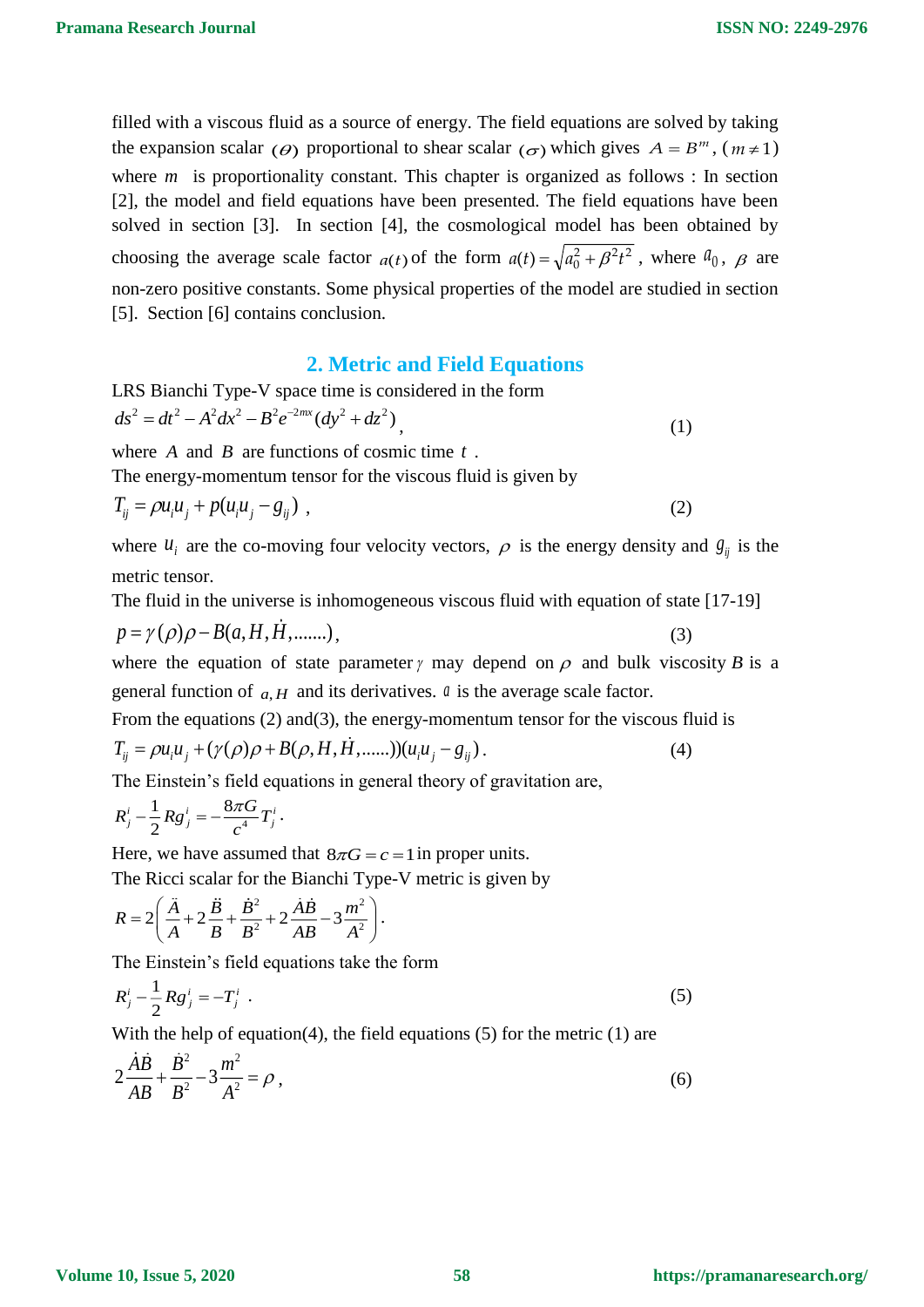$$
2\frac{\ddot{B}}{B} + \frac{\dot{B}^2}{B^2} - \frac{m^2}{A^2} = -p\,,\tag{7}
$$

$$
\frac{\ddot{A}}{A} + \frac{\ddot{B}}{B} + \frac{\dot{A}\dot{B}}{AB} - \frac{m^2}{A^2} = -p\,,\tag{8}
$$

where an overhead dot  $\begin{pmatrix} \cdot \\ \cdot \end{pmatrix}$ represents differentiation with respect to *t*.

The energy-conservation equation, which is the consequence of the field equations (5) is given by,

$$
T_{;j}^{ij}=0\,,
$$

where,

$$
T_{;j}^{ij} = \frac{1}{\sqrt{-g}} \frac{\partial}{\partial x^j} \left( T^{ij} \sqrt{-g} \right) + T^{jk} \Gamma^i_{jk}
$$

which simplifies to

$$
\dot{\rho} + 3H(\rho + p) = 0\tag{9}
$$

Using equation(3), equation (9) reduces to

$$
\dot{\rho} + 3H\left(1 + \gamma(\rho)\right)\rho = 3HB(\rho, a, H, H \dots)
$$
\n(10)

From the thermodynamic point of view, for positive entropy change in an irreversible process, the bulk viscosity must be a positive quantity [20]. The cosmological parameter  $\Omega$  is defined as:

$$
\Omega = 1 + \frac{1}{a^2 H^2} \tag{11}
$$

The quantity  $\Omega$  in general may be different from(1).

By a bouncing universe, we mean a universe that undergoes a collapse, attains a minimum and then subsequently expands. For a successful bounce in Bianchi Type-V model, during contraction phase  $a(t)$  is decreasing i.e.  $(\dot{a}(t) < 0)$  and then in the expanding phase, the scale factor is increasing i.e.  $(\dot{a}(t) > 0)$ . At the bounce point i.e. at  $(t = t<sub>b</sub>)$ , the minimal necessary condition is

- i)  $\dot{a}(t_b) = 0$  and
- ii)  $\ddot{a}(t) > 0$  for  $t \in (t_b \epsilon, t_b) \cup (t_b, t_b + \epsilon)$ , for small  $\epsilon > 0$ .

For non-singular bounce  $a(t_b) \neq 0$ . These conditions may not be sufficient for a nonsingular bounce.

The bounce bevaviour of cosmological model is also relized using energy conditions as mentioned in [21]. In terms of (3) and(4), energy conditions can be stated as:

Null Energy Condition (NEC) is satisfied when  $\rho + p \ge 0$ .

Weak Energy Condition (WEC) is satisfied when  $\rho \ge 0$  and  $\rho + p \ge 0$ .

Domenenet Energy Condition (DEC) is satisfied when  $\rho \ge |p|$ .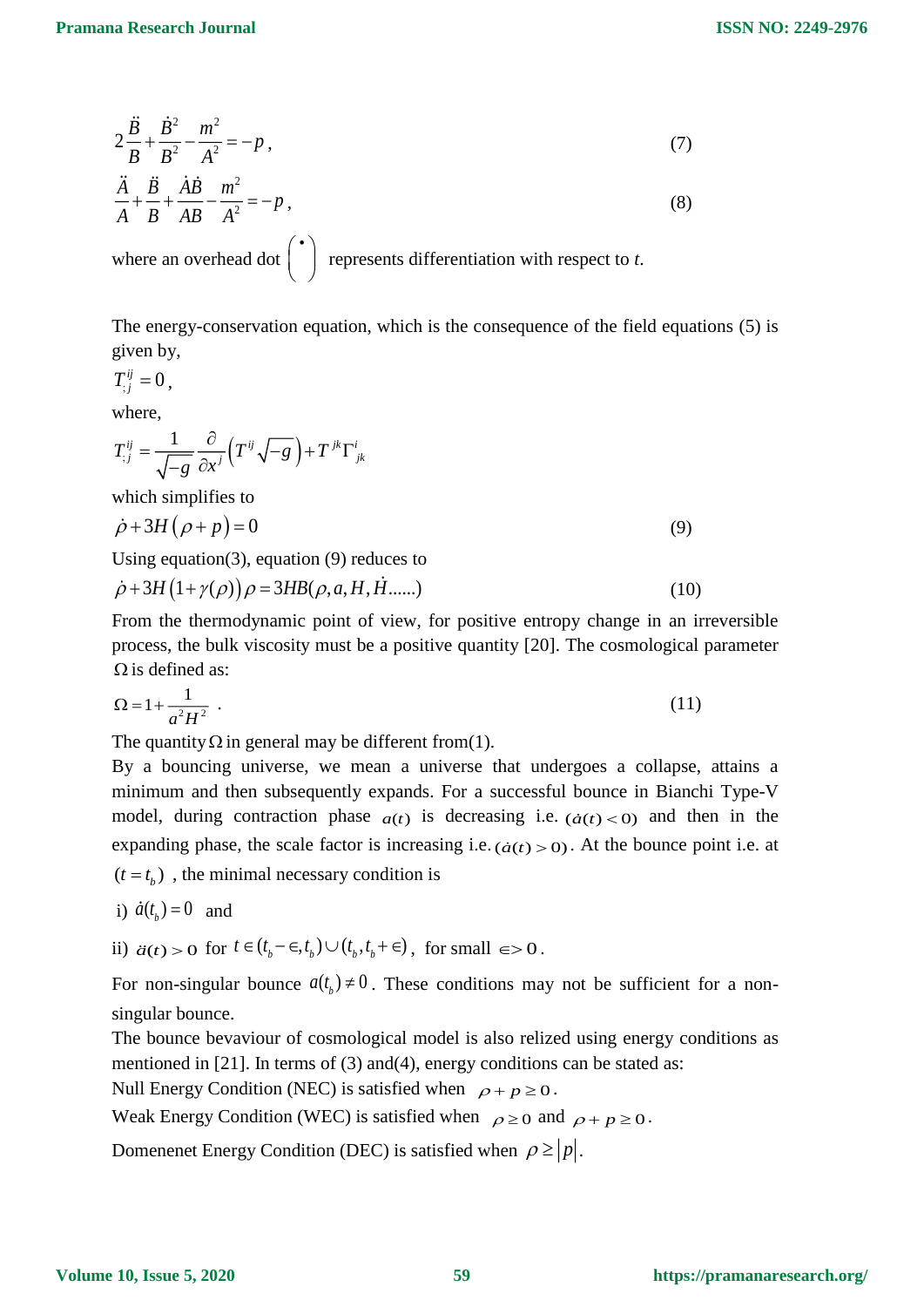Strong Energy Condition (SEC) is satisfied when  $\rho + p \ge 0$  and  $\rho + 3p \ge 0$ . It is clear that, violation of NEC will lead to a violation of other energy conditions. (i.e. SEC) realizing the bounce.

## **3. Solution of Field Equations**

The field equations (6) to (8) are a system of three highly nonlinear differential equations in four unknowns  $A, B, \rho$  and  $\gamma$ . The system is thus initially undetermined. We need one extra condition for solving the field equations completely. We assume that the scalar expansion  $(\theta)$  is proportional to shear  $(\sigma)$ . This condition leads to

$$
\frac{1}{\sqrt{3}}\left(\frac{\dot{A}}{A}-\frac{\dot{B}}{B}\right)=\alpha_0\left(\frac{\dot{A}}{A}+2\frac{\dot{B}}{B}\right),\,
$$

which yields

$$
\frac{\dot{A}}{A} = m \frac{\dot{B}}{B} ,
$$

where  $\alpha_0$  and *m* are arbitrary constants.

Above equation after integration reduces to

$$
A=\eta(B)^m,
$$

where  $\eta$  is an integration constant.

Here, for simplicity and without loss generality, we assume that  $\eta = 1$ .

Hence, we have

$$
A = (B)^m, (m \neq 1),\tag{12}
$$

Collins *et al.* have pointed out that for spatially homogenous metric, the normal congruence to the homogenous expansion satisfies that the condition  $\frac{\sigma}{\sigma}$  $\frac{\sigma}{\theta}$  is constant [22].

# **4. Fluid model with**  $a(t) = \sqrt{a_0^2 + \beta^2 t^2}$ :

The bouncing cosmological model has been obtained by choosing the average scale factor *a(t)* of the form [21]

$$
a(t) = \sqrt{a_0^2 + \beta^2 t^2} \tag{13}
$$

where  $a_0$ ,  $\beta$  are non-zero positive constants.

The above scale factor is the temporal analogue of the toy model traversable wormhole [23]. One may get phenomenological quintom bouncing model with proper renormalization of  $a_0$ ,  $\beta$  [9].

The Hubble parameter is given by

$$
H(t) = \frac{\dot{a}}{a} = \frac{\beta^2 t}{a_0^2 + \beta^2 t^2} \tag{14}
$$

In terms of geometrical quantities, we have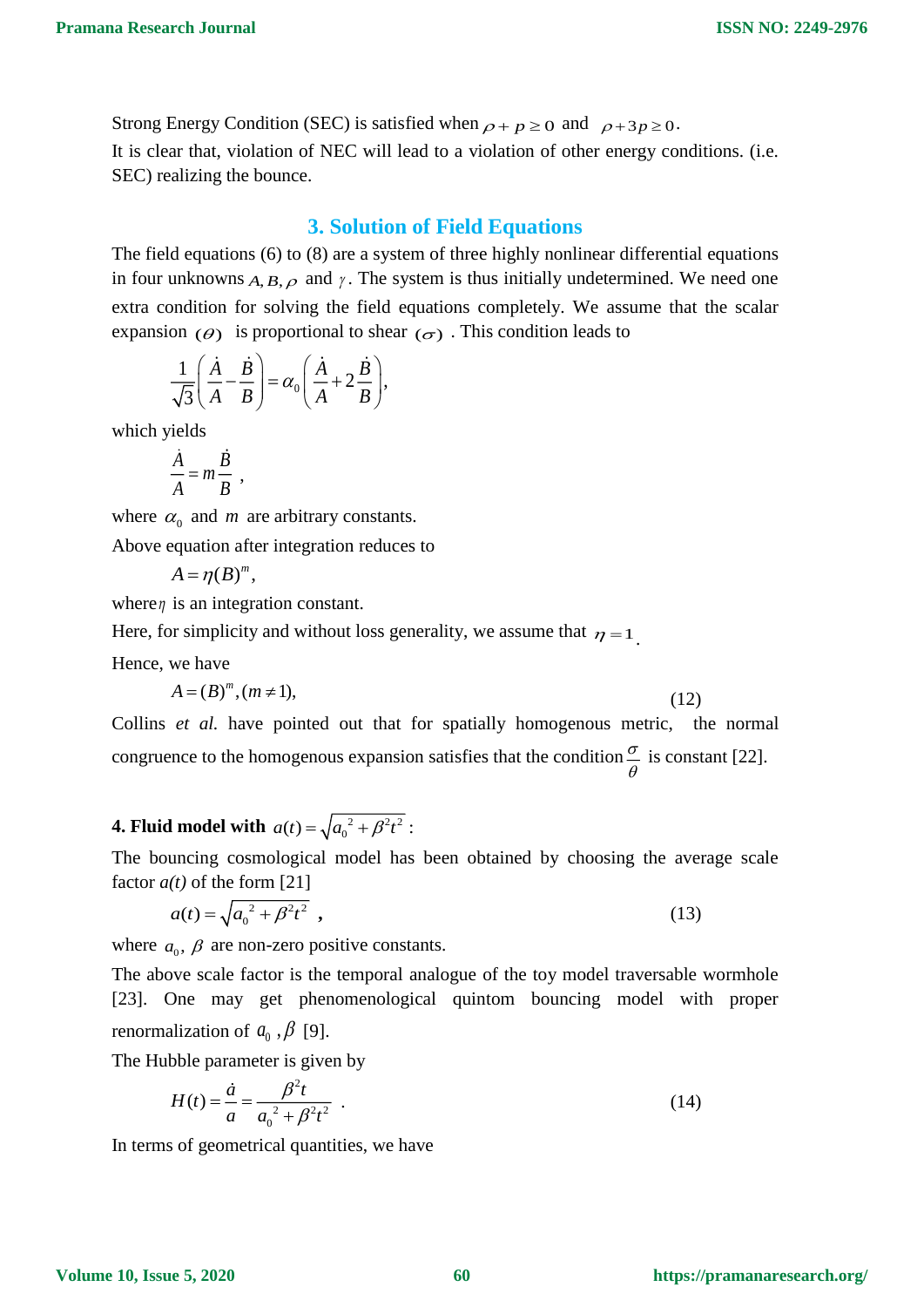$$
\frac{\ddot{a}}{a} = \dot{H} + H^2 = \frac{(\beta a_0)^2}{(a_0^2 + \beta^2 t^2)^2} \ . \tag{15}
$$

For the metric $(1)$ , the average scale factor is given by

$$
a(t) = (AB^2)^{\frac{1}{3}}, \tag{16}
$$

From the equations (13) and(16), we have

$$
a(t) = (AB2)\frac{1}{3} = \sqrt{a_0^2 + \beta^2 t^2}
$$
  
\n
$$
\Rightarrow AB2 = (a_0^2 + \beta^2 t^2)\frac{3}{2}.
$$
 (17)

Using equation(12), it reduces to

$$
B^{m}B^{2} = (a_{0}^{2} + \beta^{2}t^{2})^{\frac{3}{2}}.
$$
  
\n
$$
\Rightarrow B = (a_{0}^{2} + \beta^{2}t^{2})^{\frac{3}{2(m+2)}}.
$$
\n(18)

Using equation(18), equation (1) leads to

$$
A = \left(a_0^2 + \beta^2 t^2\right)^{\frac{3m}{2(m+2)}}
$$
\n(19)

With the help of equations (18) and (19), the metric (1) becomes

$$
ds^{2} = dt^{2} - (a_{0}^{2} + \beta^{2} t^{2})^{\frac{3m}{m+2}} dx^{2} - (a_{0}^{2} + \beta^{2} t^{2})^{\frac{3}{m+2}} e^{-2mx} (dy^{2} + dz^{2}).
$$
 (20)

Equation (20) represents LRS Bianchi Type-V bouncing cosmological model with the viscous fluid in general theory of relativity.

#### **4.1. Affiliations**

*Affiliations are centered, italicized, not bold. Include e-mail addresses if possible.* 

For example:

Author<sup>1</sup>, Author<sup>2</sup> and Author<sup>3</sup>

*Affiliation Affiliation Affiliation Email, <sup>2</sup>Email, <sup>3</sup>Email*

#### **4.2. Corresponding Author**

Corresponding author should have an asterisk sign (\*) if possible, after the corresponding author's name. The Corresponding author (e.g., \*Corresponding Author) label should be appeared at the footnote section of the first page of the paper, Times New Roman in style and 10 in font size.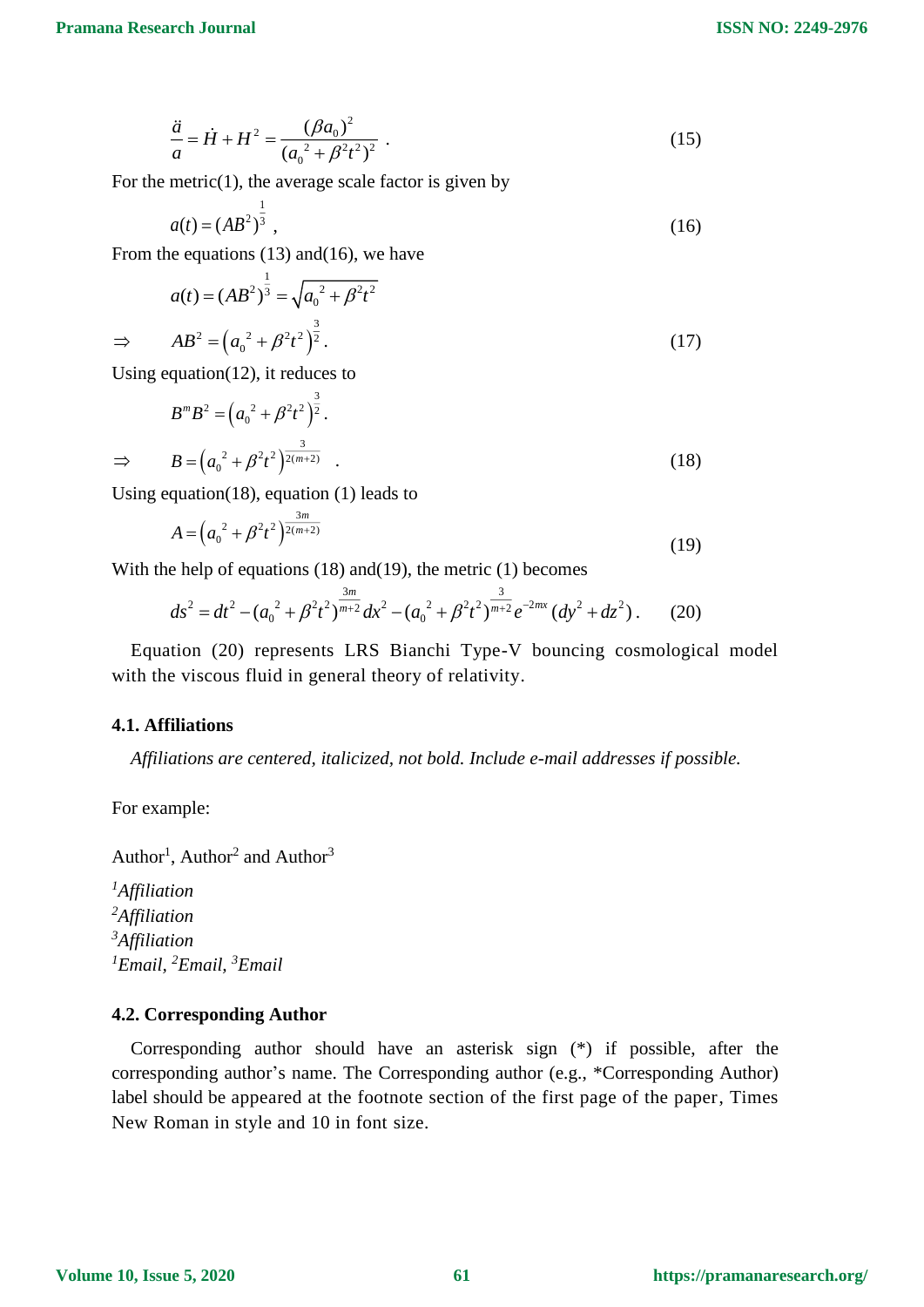# **5. Some Physical Properties of Model**

For the cosmological model  $(20)$ , the physical quantities such as spatial volume  $V$ , Hubble parameter *H*, expansion scalar  $\theta$ , mean anisotropy  $A_m$ , shear scalar  $\sigma^2$ , energy density  $\rho$  are obtained as follows:

The spatial volume is in the form

$$
V = a3 = (a02 + \beta2 t2)\frac{3}{2}.
$$
 (21)

The Hubble parameter is

$$
H = \frac{1}{3} \left( \frac{\dot{A}}{A} + 2 \frac{\dot{B}}{B} \right) = \frac{\beta^2 t}{a_0^2 + \beta^2 t^2} \tag{22}
$$

The expansion scalar is

$$
\theta = 3H = \frac{3\beta^2 t}{a_0^2 + \beta^2 t^2}.
$$
\n(23)

The mean anisotropy parameter  $A_m$  is

$$
A_m = \frac{2(m-1)^2}{(m+2)^2} = const. \neq 0 \quad \text{for} \quad m \neq 1. \tag{24}
$$

The shear scalar is

$$
\sigma^2 = \frac{3(m-1)^2 \beta^4 t^2}{(m+2)^2 (a_0^2 + \beta^2 t^2)^2} \ . \tag{25}
$$

It is observed that

$$
\lim_{t \to \infty} \frac{\sigma^2}{\theta^2} = \frac{1}{3} \frac{(m-1)^2}{(m+2)^2} \neq 0, \quad \text{for } m \neq 1.
$$
 (26)

The mean anisotropy parameter  $A_m$  and 2  $\lim_{t\to\infty}\frac{\sigma}{\theta^2}\neq 0$  $\frac{\partial^2}{\partial^2} \neq 0$  is constant. Hence the model is anisotropic throughout the evolution of the universe, except at  $m = 1$  (i.e. the model does not approach isotropy).

The matter-energy density is given by

$$
\rho = \frac{9(2m+1)\beta^4 t^2}{(m+2)^2 (a_0^2 + \beta^2 t^2)^2} - \frac{3m^2}{(a_0^2 + \beta^2 t^2)^{\frac{3m}{m+2}}},
$$
\n(27)

$$
\rho + p = \frac{6(5m+1)\beta^{4}t^{2}}{(m+2)^{2}(a_{0}^{2}+\beta^{2}t^{2})^{2}} - \frac{6\beta^{2}}{(m+2)(a_{0}^{2}+\beta^{2}t^{2})} - \frac{2m^{2}}{(a_{0}^{2}+\beta^{2}t^{2})^{\frac{3m}{m+2}}}
$$
(28)  

$$
\rho - p = \frac{6\beta^{4}t^{2}}{(m+2)(a_{0}^{2}+\beta^{2}t^{2})^{2}} + \frac{6\beta^{2}}{(m+2)(a_{0}^{2}+\beta^{2}t^{2})} - \frac{4m^{2}}{(a_{0}^{2}+\beta^{2}t^{2})^{\frac{3m}{m+2}}}
$$
(29)  

$$
\rho + 3p = \frac{54m\beta^{4}t^{2}}{(m+2)^{2}(a_{0}^{2}+\beta^{2}t^{2})^{2}} - \frac{18\beta^{2}}{(m+2)(a_{0}^{2}+\beta^{2}t^{2})}
$$
(30)

**Volume 10, Issue 5, 2020**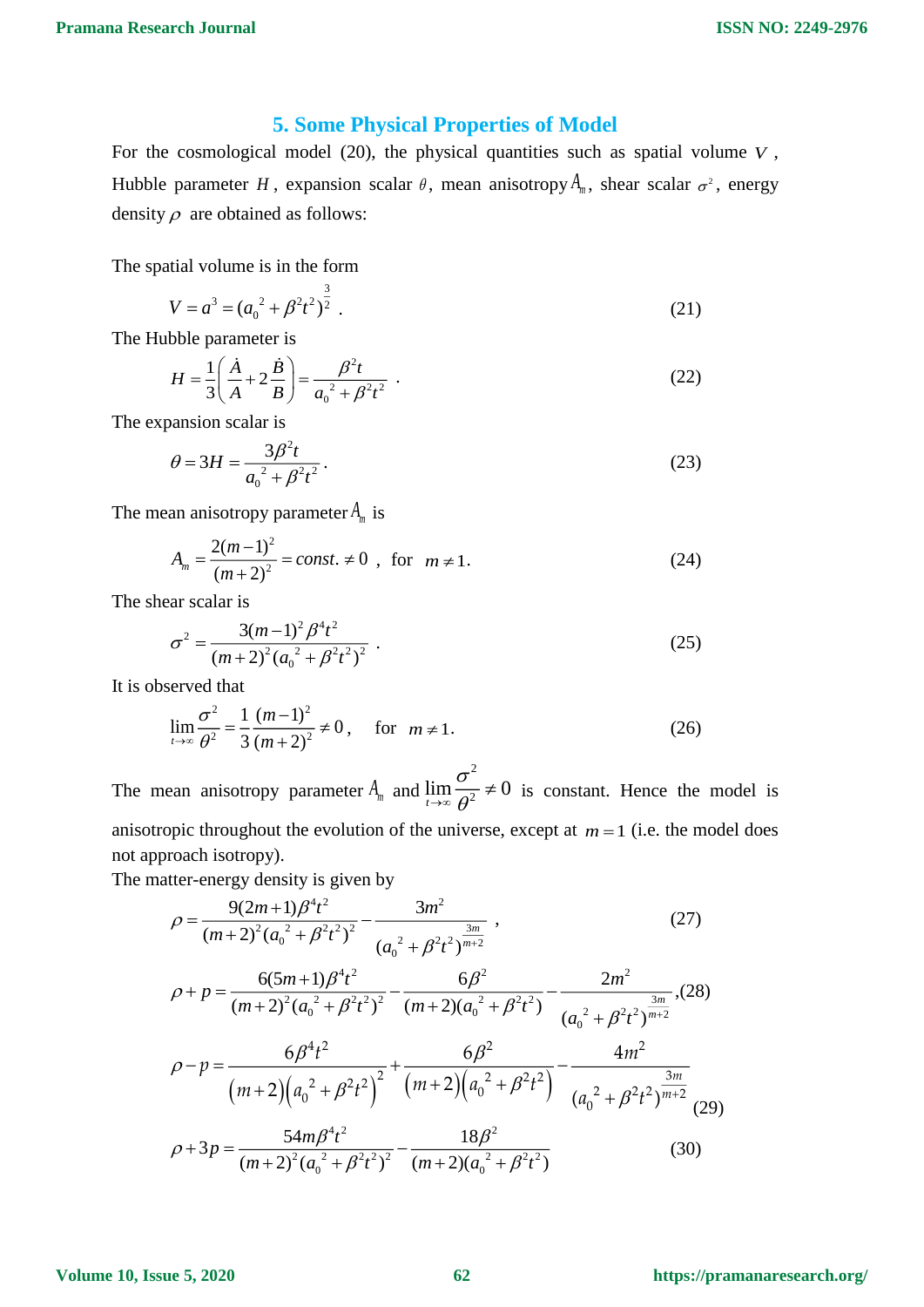The cosmological parameter for the closed universe takes the form,

$$
\Omega = 1 + \frac{1}{a^2 H^2},
$$
  
\n
$$
\Omega = 1 + \frac{1}{\beta^2} + \frac{a_0^2}{\beta^4 t^2}.
$$
\n(31)

The bulk viscosity is

$$
B(a, H, H, \dots) = 3H\zeta \tag{32}
$$

In this specific case, equation(3), takes the form

$$
p = -\rho + 3H\zeta \tag{33}
$$

From equation(28), we have

$$
3H\zeta = \rho + p
$$
  
= 
$$
\frac{6(5m+1)H^2}{(m+2)^2} - \frac{6\beta^2}{(m+2)a^2} - \frac{2m^2}{(a_0^2 + \beta^2 t^2)^{\frac{3m}{m+2}}}
$$
.

Dividing by *3H*

$$
\zeta(H, a) = \frac{2(5m+1)H}{(m+2)^2} - \frac{2\beta^2}{(m+2)Ha^2} - \frac{2m^2}{3H(a_0^2 + \beta^2 t^2)^{\frac{3m}{m+2}}}.
$$
(34)

Fig. 1 represents the plots of time versus (a) Average scale factor (b) Hubble parameter (c) Energy density  $(\rho)$  (d)  $\rho + p$  (e)  $\rho - p$  (f)  $\rho + 3p$ .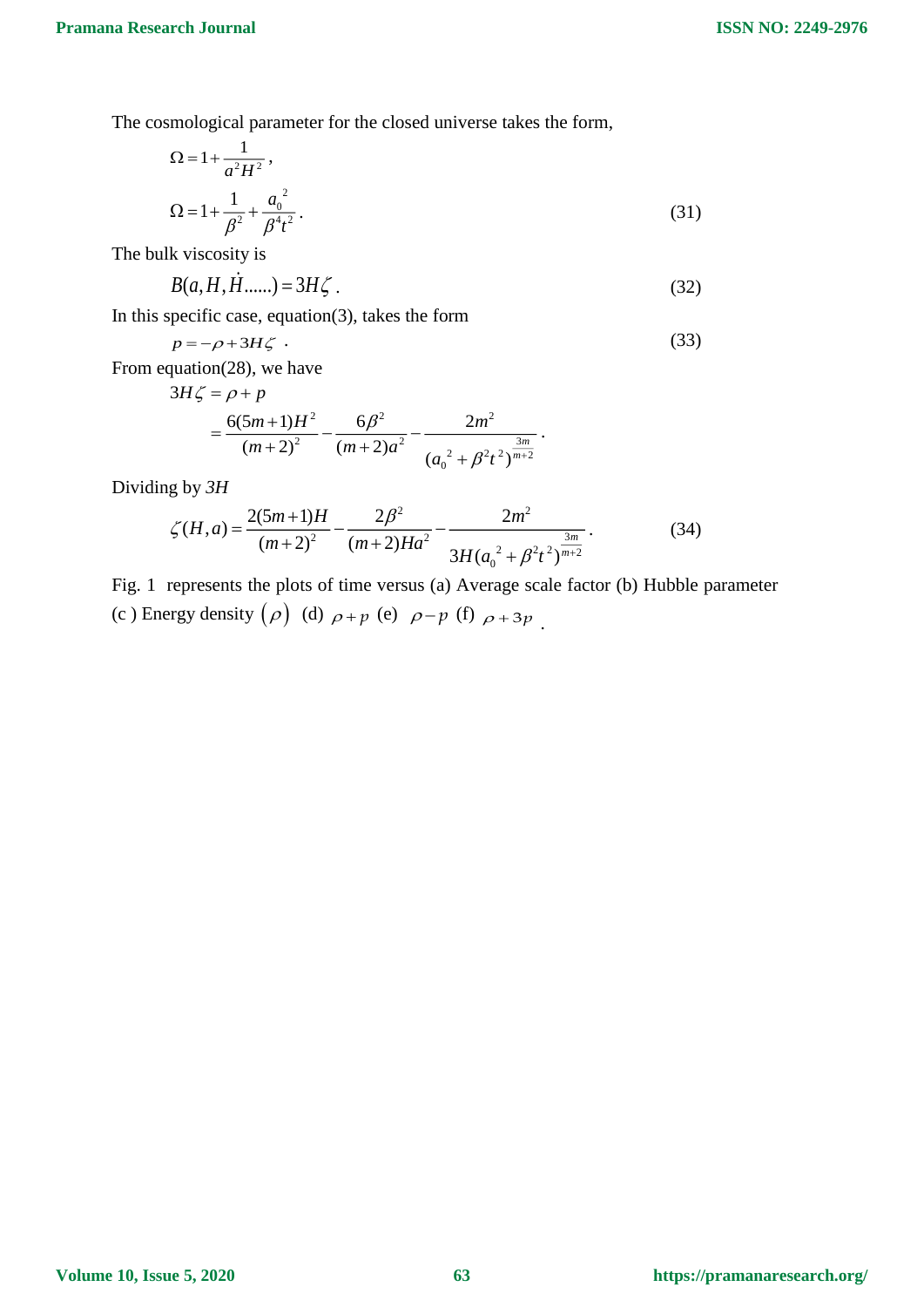

**Fig. 1** Plots of time versus (a) Average scale factor (b) Hubble parameter (c ) Energy density  $(\rho)$  (d)  $\rho + p$  (e)  $\rho - p$  (f)  $\rho + 3p$ 

**Discussion :** Fig. (5) (a) is the plot of time versus average scale factor for the values  $a=1$ ,  $b=1$ . It is seen that, during contraction phase, the average scale factor  $a(t)$  is decreasing (i.e.  $\dot{a}(t) < 0$ ) and then in the expanding phase  $a(t)$  is increasing (i.e.  $\dot{a}(t) > 0$ ). Hence, the minimal necessary conditions (i) and (ii) for the bounce at time  $t = 0$  are satisfied [16].

(i) 
$$
\dot{a}(t) = 0
$$
 at  $t = 0$ 

and (ii) at  $t = 0$ ,  $\ddot{a}(t) > 0$  for  $t \in (0 - \epsilon, 0)$  U(0,0+ $\epsilon$ ), where  $\in$  is very small.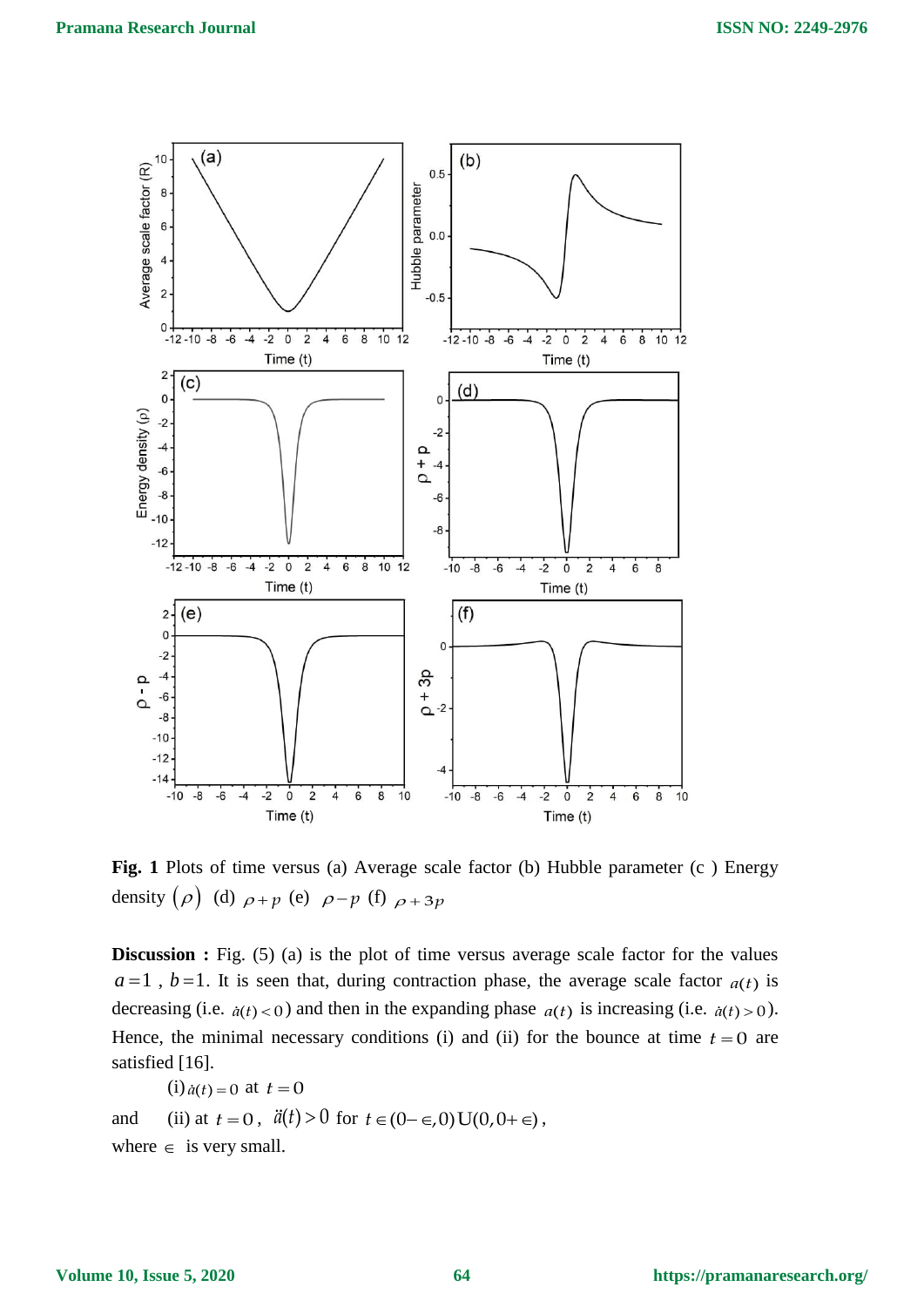Fig. (5) (b) is the plot of time versus Hubble parameter for the values  $a=1$ ,  $b=1$ . At *t*=0, we get *H*=0 and  $a(0) = a_0$  with *H*(*t*) > 0 in small neighborhood of *t* = 0, provided  $a_0 > \beta t$ . Thus it satisfies the necessary condition of bounce [24]. After the bounce, the universe expands in an accelerated way.

To realize the bounce in our model, let we obtain the values of  $\rho$ ,  $\rho + p$ ,  $\rho - p$  and  $p+3p$  for  $m=2$ .

$$
\rho = (2.81)\beta^4 t^2 (a_0^2 + \beta^2 t^2)^{-2} - 12(a_0^2 + \beta^2 t^2)^{-1.5},
$$
  
\n
$$
\rho + p = (4.12)\beta^4 t^2 (a_0^2 + \beta^2 t^2)^{-2} - (1.5)\beta^2 (a_0^2 + \beta^2 t^2)^{-1} - 8(a_0^2 + \beta^2 t^2)^{-1.5},
$$
  
\n
$$
\rho - p = (1.5)\beta^4 t^2 (a_0^2 + \beta^2 t^2)^{-2} + (1.5)\beta^2 (a_0^2 + \beta^2 t^2)^{-1} - 16(a_0^2 + \beta^2 t^2)^{-(1.5)},
$$
  
\n
$$
\rho + 3p = (6.75)\beta^4 t^2 (a_0^2 + \beta^2 t^2)^{-2} - (4.5)\beta^2 (a_0^2 + \beta^2 t^2)^{-1}.
$$

From Fig. (5) (c), (d), (e) and (f) are the plots of time versus energy density  $\rho$ ,  $\rho + p$ ,  $\rho$ -p and  $\rho$ +3p. It is observed that WEC, NEC and DEC energy conditions are satisfied at  $t = 0$  but SEC is violated at  $t = 0$ . Hence, the bounce is realized in our model at  $m = 2$ .

In equation(33), When the scale factor becomes large,  $\zeta(H) \approx \frac{2(5m+1)}{2(1-\lambda)^2}$  $(m+2)$  $H \geq \frac{2(5m+1)H}{2}$ *m*  $\zeta(H) \approx \frac{2(5m+1)H}{(m+2)^2}$  and then we

can treat it as a fluid with a bulk viscosity of  $o(H)$ . Therefore, with  $\zeta(H, a)$ , we can recognize bouncing universe with the scale factor(13).

In another example, we take  $\gamma(\rho) = \gamma$  (constant) and  $B(\rho, a, H, H, \dots) = 4H\zeta$  with  $\zeta = \epsilon \rho$ , where  $\in$  is a constant.

From equation(9), we have

$$
\dot{\rho} = -3H(\rho + p).
$$

Using equation(3), we get

$$
\dot{\rho} = -3H(\rho + p)
$$
  
= -3H(\gamma(\rho)\rho - B(a, H, \dot{H}, \dots)).

Since,  $\zeta = \epsilon \rho$  and  $B(a, H, H, \dots) = 3H\zeta$ , we have

$$
\dot{\rho} = 3H \rho (\epsilon - (1 + \gamma))
$$
  
\n
$$
\Rightarrow \qquad \frac{\dot{\rho}}{\rho} = -3H (1 + \gamma - \epsilon).
$$

Using equation(14), we get

$$
\frac{\dot{\rho}}{\rho} = -3 \left( \frac{\beta^2 t}{a_0^2 + \beta^2 t^2} \right) (1 + \gamma - \epsilon).
$$

Integrating with respect to t,

$$
\rho = \frac{a_1}{\left(a_0^2 + \beta^2 t^2\right)^{\frac{3(1+\gamma+\epsilon)}{2}}},\tag{35}
$$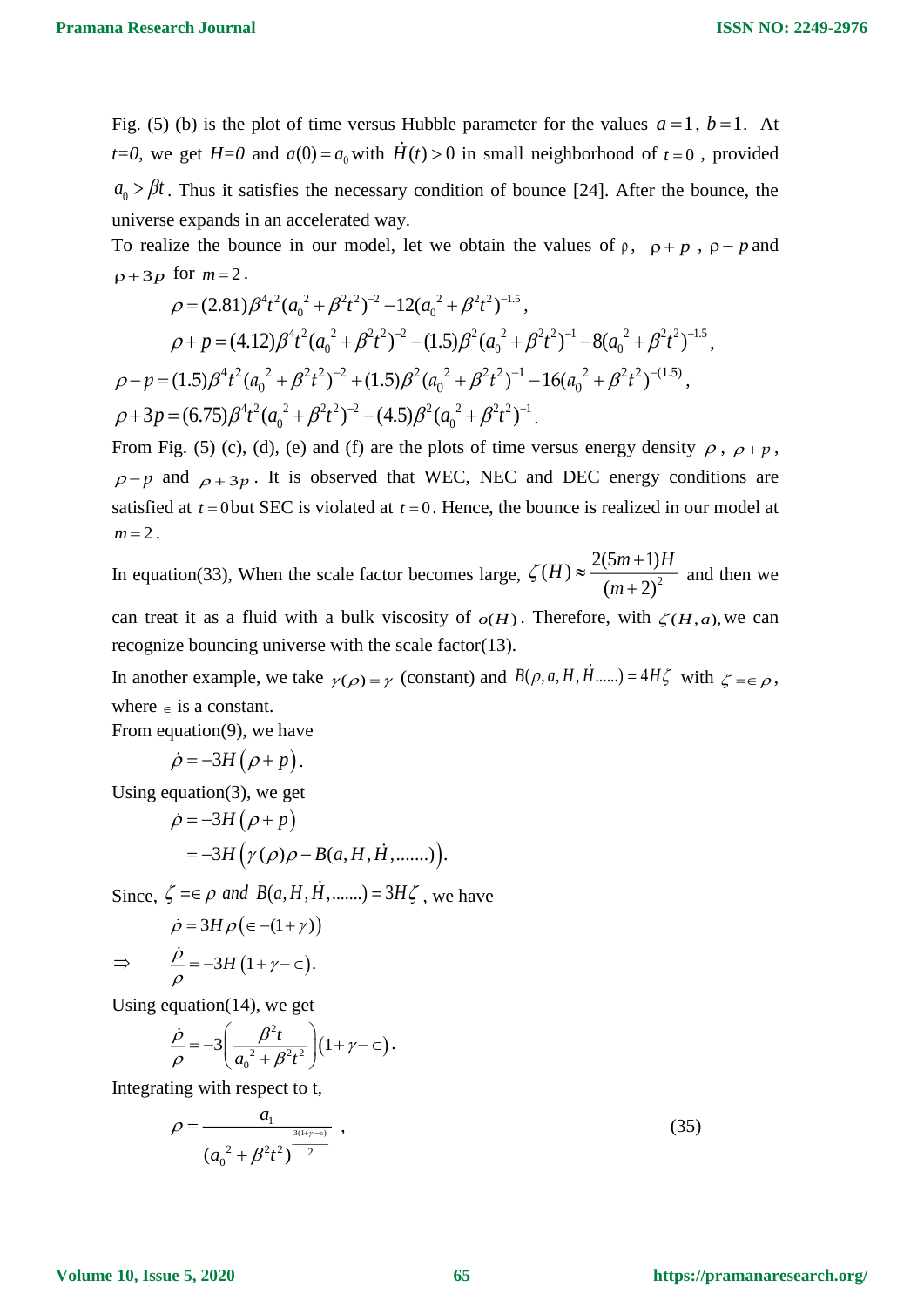where,  $a_1$  is a constant of integration.

Also, from equation (3) we get

$$
p = \gamma(\rho)\rho - B(a, H, H, \dots)
$$

Using 
$$
\gamma(\rho) = \gamma = \text{const.}
$$
 and  $B(a, H, H, \dots) = 3H\zeta$ , we get

 $p = (\gamma - 3H \in) \rho$ .

(36)

The scenario with  $\gamma$  = constant,  $\zeta = \epsilon \rho$  the energy density of the bouncing universe will decrease with increasing time (provided,  $(1 + \gamma > \epsilon)$ ) and also the bulk viscosity. For the large time  $t$ ,  $p$  will become negative.

## **6. Conclusions**

LRS Bianchi Type-Vcosmological has been investigated with viscous fluid by considering two specific forms of the scale factors proposed by Molina-Parris and Visser, and Bamba *et al*. In the cosmological model, it is realized that there is existence of bounce at point  $t = 0$ .

# *References*

- *1. Hawking, S.W. and G.F.R. Ellis, The large scale structure of space-time. Vol. 1. 1973: Cambridge university press.[1]*
- *2. Peebles, P.J.E., Principles of physical cosmology. 1993: Princeton University Press.[2]*
- *3. Einstein, A., R.C. Tolman, and B. Podolsky, Knowledge of past and future in quantum mechanics. Physical Review, 1931. 37(6): p. 780.[3]*
- *4. Novello, M. and S.E.P. Bergliaffa, Bouncing cosmologies. Physics Reports-Review Section of Physics Letters, 2008. 463(4): p. 127-213.[4]*
- *5. Battefeld, D. and P. Peter, A critical review of classical bouncing cosmologies. Physics Reports-Review Section of Physics Letters, 2015. 571: p. 1-66.[5]*
- *6. Brandenberger, R.H. Cosmology of the very early universe. in AIP conference proceedings. 2010. AIP.[6]*
- *7. Brandenberger, R.H. Alternatives to the inflationary paradigm of structure formation. in International Journal of Modern Physics: Conference Series. 2011. World Scientific.[7]*
- *8. Brandenberger, R.H., The matter bounce alternative to inflationary cosmology. arXiv preprint arXiv:1206.4196, 2012.[8]*
- *9. Cai, Y.F., et al., Bouncing universe with Quintom matter. Journal of High Energy Physics, 2007. 2007(10): p. 071.[9]*
- *10. Sadatian, S.D., Rip Singularity Scenario and Bouncing Universe in a Chaplygin Gas Dark Energy Model. International Journal of Theoretical Physics, 2014. 53(2): p. 675-684.[10]*